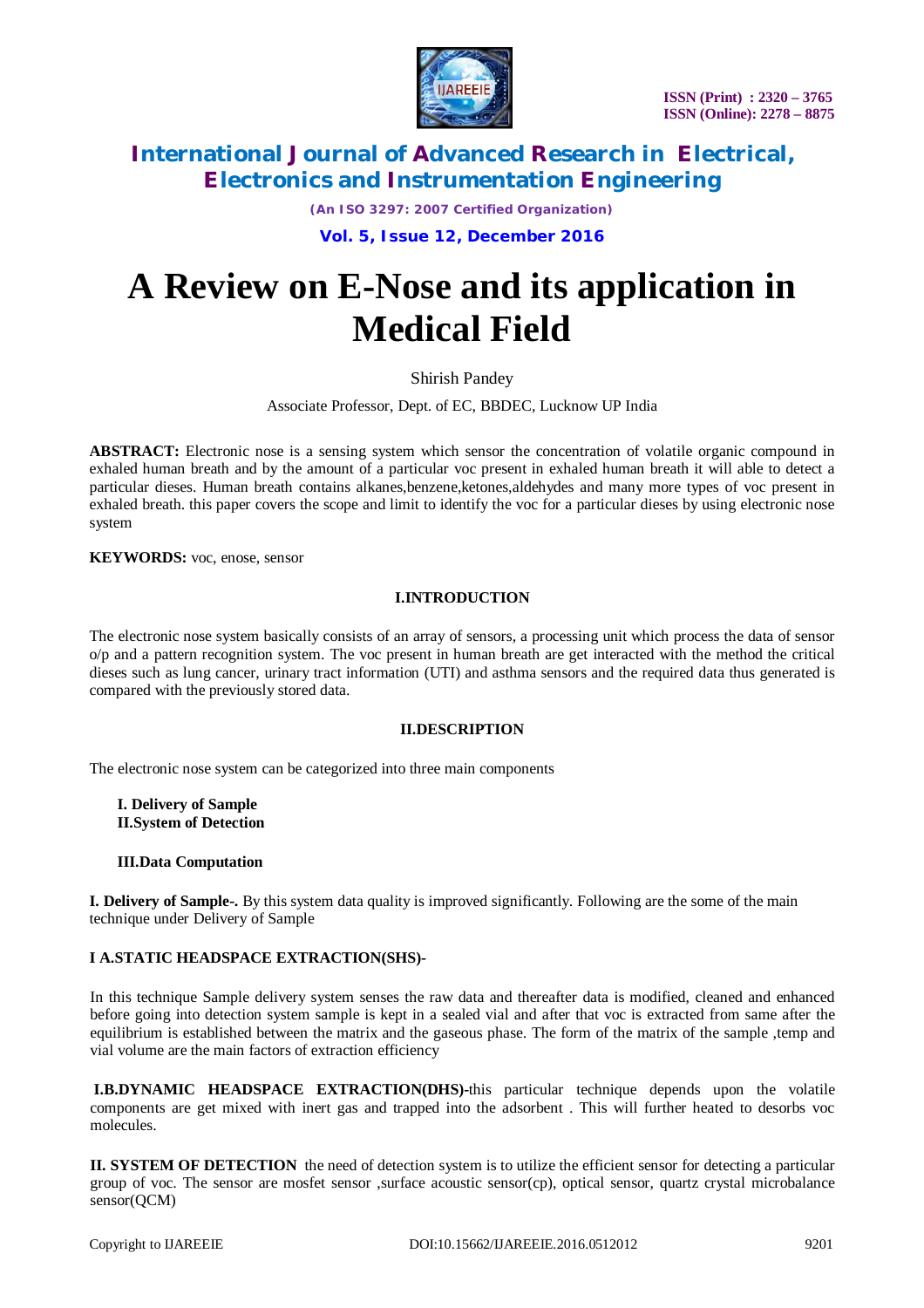

*(An ISO 3297: 2007 Certified Organization)*

# **Vol. 5, Issue 12, December 2016**

**II A.METALl OXIDE SENSOR-**Metal oxide sensor is most commonly used sensor in present time. It has trapped oxygen molecules within the oxide layer. On interaction of voc with this oxide layer the conductivity will change resulting change in resistance. Mos sensors require high operating temp around 300  $^{0}$ C -500  $^{0}$ C as to avoid any reversible reaction. By this reason the power consumption in this sensor is comparatively more

**IIB METAL OXIDE–**this is also a widely used sensor

.on interaction of VOC with gate material the voc is get diffused within **SEMICONDUCTOR FIELD EFFECT TRANSISTOR** the gate material and thus thereby altering the threshold voltage level of gate .Drift in the threshold of mosfet is directly proportional to the concentration of the voc diffused within the gate material

**IIC CONDUCTING POLYMER (CP) SENSOR-** in this type of sensor element the conducting and thus therefore resistance of the sensor is changed due to the interaction between voc and the polymer surface. In comparison to mos sensor cp sensor responds to normal ambient temp . They are easily affected by humidity, change in temp., oxidation process

**IID. OPTICAL AND PIEZOELECTRIC SENSOR-** the response of an optical sensor depends upon different optical properties like absorbance, fluorescence ,polarization index, interference etc. an optical sensor in detection system consists of four basic components (1) a light source (2) suitable optics for directing light to and from the sensor (3) an optical sensor (4) a photo detector. Leds and photodiodes are good optical sensor. piezoelectric crystal are based on piezoelectric properties according to that when a crystal is subjected to mechanical stress it generates a potential difference. The piezoelectric crystal has a definite operating frequency which can be altered by mass change due to absorbance of gaseous molecules on the surface. These includes bulk acoustic wave(baw) surface acoustic wave, quartz crystal microbalance (qcm)

#### **Table A.Summersied Details of Gas Sensing**

| Sensor Type                          | Principle                          | Sensitivity                       | Advantages                                                                                       | Disadvantages                                                                                  |
|--------------------------------------|------------------------------------|-----------------------------------|--------------------------------------------------------------------------------------------------|------------------------------------------------------------------------------------------------|
| Metal Oxide<br>Semiconductors        | Conductivity                       | 5 -500 ppm                        | Low cost:<br>Short response time; long-lasting                                                   | Relatively low sensitivity;<br>High energy consumption                                         |
| Conducting<br>Polymers               | Conductivity                       | $0.1 - 100$ ppm                   | Short response time<br>Low cost of fabrication;<br>portable structure;<br>Low energy consumption | Long-time instability;<br>Irreversibility;<br>Poor selectivity                                 |
| Optical                              | Fluorescence:<br>Chemoluminescence | Low parts per<br>billion<br>(ppb) | High sensitivity;<br>Long lifetime;<br>Insensitive to environment change                         | Difficulty in miniaturization<br>High cost                                                     |
| Quarz Crystal<br>Mrobalance<br>(OCM) | Piezoelectricity                   | $1.0$ -ng mass<br>change          | High sensitivity;<br>Fast response times<br>Good CMOS compatibility &<br>scalability;            | Complex fab. Process;<br>Interference from humidity<br>$&$ temp;<br>Low signal to noise ratio; |
| Surface Acoustic<br>Wave(SAW)        | Piezoelectricity                   | $1.0$ -pg mass<br>chnge           | High sensitivity<br>Good CMOS compatibility &<br>scalability                                     | Unstable at higher temp;<br>Complex readout circuitry                                          |
| Carbon<br>nanotubes                  | Conductivity                       | Low parts per<br>million          | Ultra-sensitive:<br>Great adsorptive capacity;<br>Large surface-area-to-volume ratio             | Difficulties is fabrication and<br>repeatability;<br>High cost                                 |
| Calorimetric<br>Methods              | Calorimetry                        | $10 - 100$ ppm                    | Stability;<br>Low cost;<br>Adequate sensitivity;                                                 | Risk of catalyst poisoning<br>and explosion;<br>Deficiencies in selectivity                    |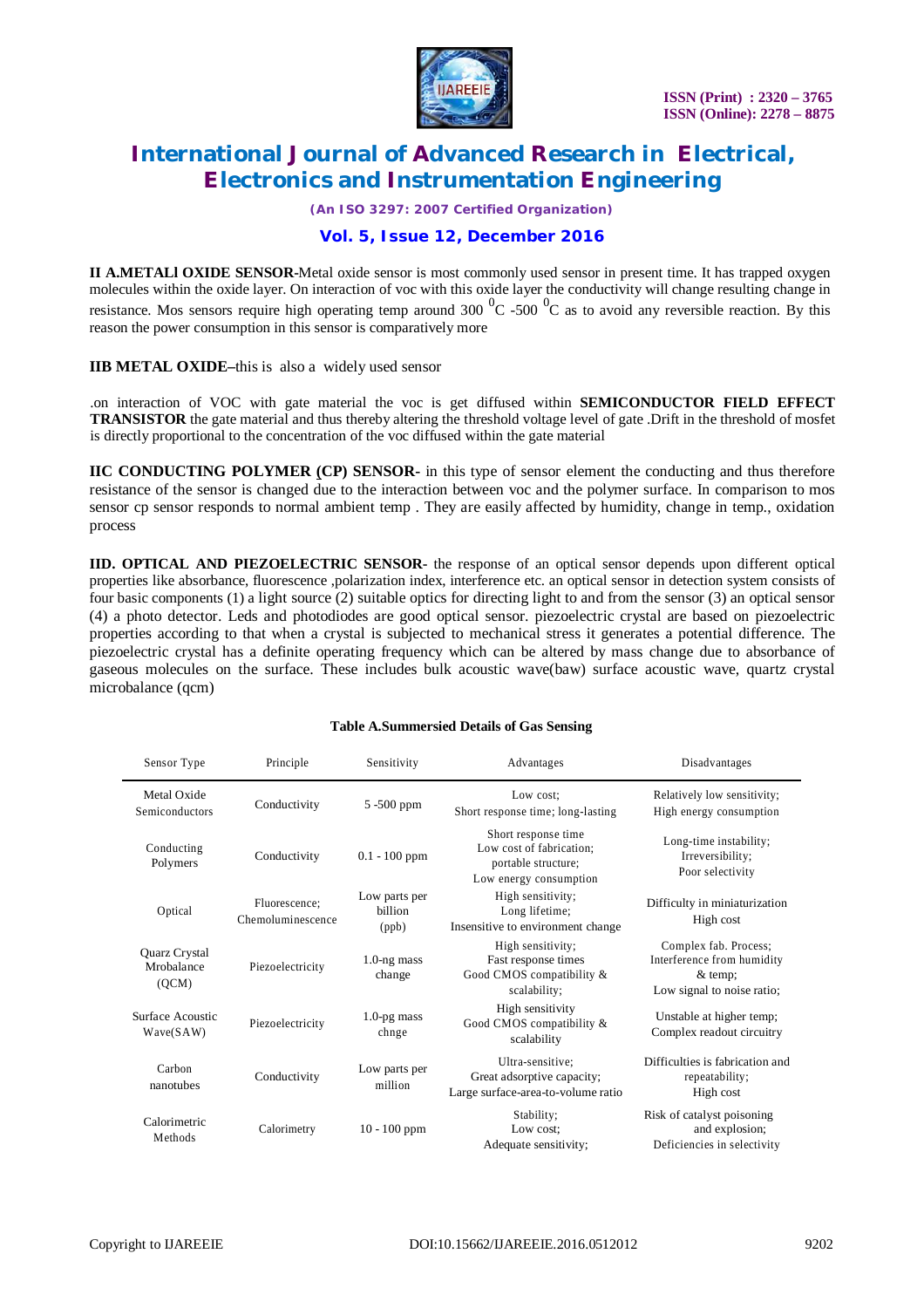

*(An ISO 3297: 2007 Certified Organization)*

# **Vol. 5, Issue 12, December 2016**



Optimization feedback

## **III. DATA COMPUTION**

in data computation the primary task is to store the data in computer memory obtained from sensor output. before the processing of analysis and computing data may get process to extract an average information this may result in classification and clustering. The final step is data validation and pattern recognition. pattern recognition technique can be categorized into two groups unsupervised in which data classification is done and thereby discriminating between unknown odour vectors

## **IV. LITERATURE REVIEW**

The exhaled human breath contains the specific voc that are sensed to make an idea about a particular dieses**Ima O. Essiet (2013)** have presented an experimental method to sense the concentration of ammonia in exhaled human breath to diagnose the possibility of kidney failure. The ammonia odour in the breath of patients suffering from kidney failure consists of bulk amount of blood urea nitrogen(BUN). THE concentration of blood urea nitrogen will be increased to a high level when the kidney is not functioning well . The excess urea comes out in form of ammonia in exhaled human breath .The metal oxide semiconductor sensor TGS 2602 was selected. An experimental set up was established to detect the ammonia concentration. The ammonia concentration in healthy breath was found to be less than 50 ppm. While in case of kidney failure the concentration was more than 100 ppm[1].

**Lokender Yadav and Jayanand(2014)** developed an experimental method for early detection of diabetes by examining the exhaled human breath. Diabetes is metabolic dieses in which a patient hasFor supervised pattern *recognition* the unknown odour is tested and classified according to a knowledge based i.e. prior knowledge about the class contained within the sample is necessary Principal component analysis is a commonly used unsupervised pattern recognition method. it mainly focused on most relevant data among the majority of data cloud. Linear discriminant analysis is a supervised method . this algorithm carefully establish a maximum separation between different group or cluster of data.high blood sugar.this blood sugar is due to less production of insulin by the body or due to the cells which do not respond to the insulin that is produced by the body. The exhaled breath of human contains a verity of voc. The person having diabetes also contains acetone in exhaled human breath which is mainly generated from decarboxylation of acetone. Metal oxide sensors are used in experimental setup for examining the concentration of acetone in human breath Mos sensor TGS 825,TGS 816 and TGS 822 are used[2].

In the year **2014 Qiang Li et.al.** has proposed a method for detection of diabetes based on traditional Chinese medicine e nose signals. The traditional Chinese medicine consists of a sensing system, signal processing and suitable pattern recognition system with higher sensitivity. The TCN e nose system is made up for detection and analysis of human orders by different individual sensors. A logistic model has been proposed in this research paper[3].

**In march 2005 anna Folinsky** proposed a system out line to detect biomarkers found in the breath which are associated with lung cancer with lung cancer which is one of the main causes of death in Usa. The approach was to use composites of inorganic conductors and supportive insulating organic phases to develop chemirestive sensors that are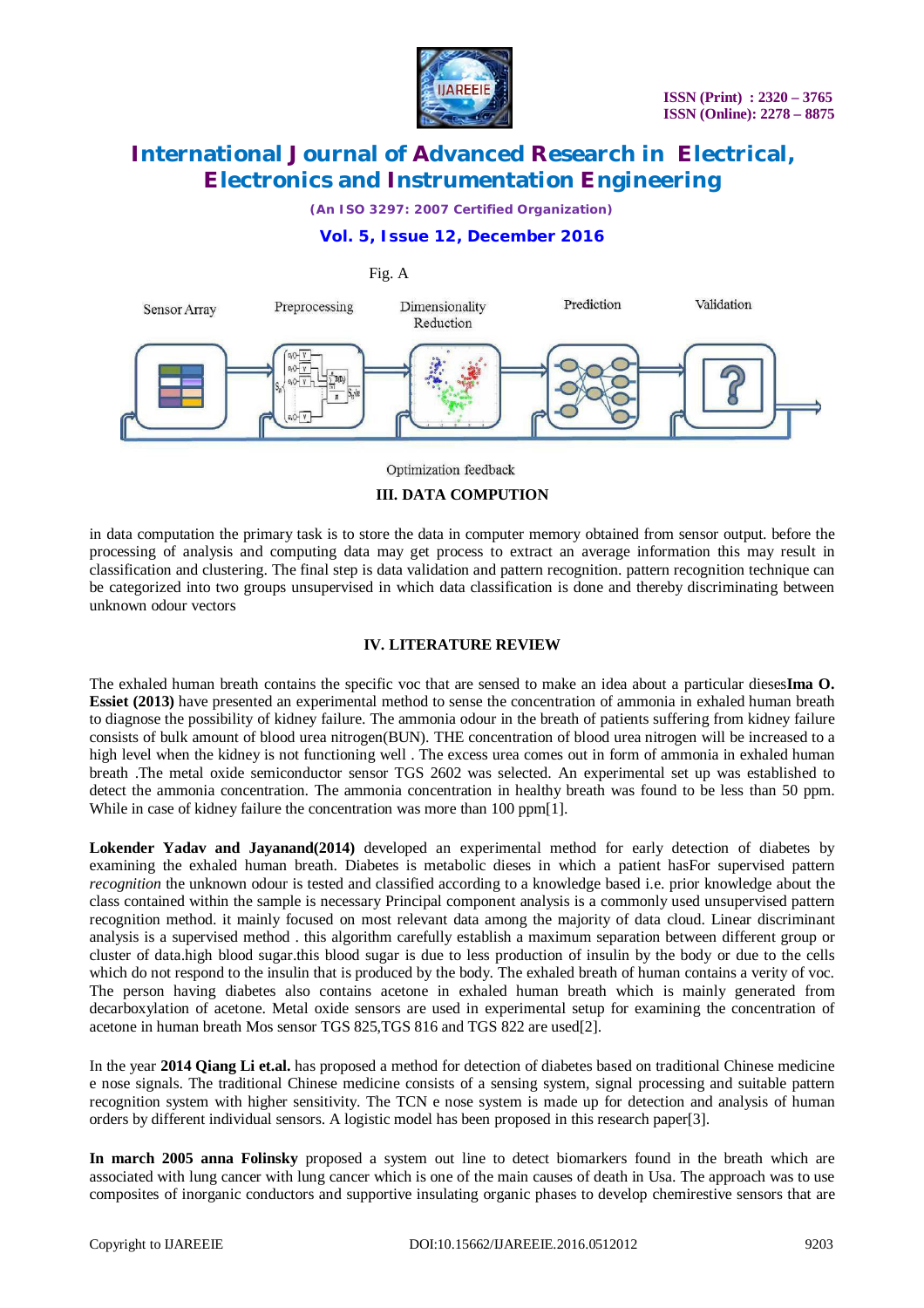

*(An ISO 3297: 2007 Certified Organization)*

# **Vol. 5, Issue 12, December 2016**

relatively insensible to water vapours. the sensor so developed based on composites of homogenous or blended organic non volatile molecules with conductors such as carbon black. The sensor developed so far shows fast response, good reversibility and high stability. In the experimental set up four samples of lung air received. the first two minutes of breath samples are discarded. the later deep air of lung will be retained for experiment purpose. The sample analysis is done based on GC-MS study . By this approach the detection of lung cancer at early stage is possible[4].

**In 2008 Rosella Blott et. al**. proposed a pattern classification . Technique for early lung cancer detection. The device so developed can react to a gas substance by providing signals that can be analyzed to classify the inputs. The breath of 101 individuals of which 58 was not suffering from lung and 43 suffer from different type of lung cancer. the technique is based on supervised pattern classification algorithms based on different k-nearest neighbours(K-NN)approach developed on neural network(ANN)[5].

**In** t**he year 2013 N.Yusuf** et. al. has developed an experimental method to identify to identify the suspected diabetic patients by diagnose of bacteria by e nose technology .It is known that a person suffering from diabetes suffered a very slow recovery process in any type of infection. In this study 32 matrices of polymer carbon black composite sensor are used known as cyranose 320.the infected bacteria are collected by swabbing technique and kept in isolation in a blood agar medium. The initial result from this study is found to be 90% accurate. All the instrumental setting and raw data are stored in PC using PC nose software. In this study u matrix self organizing techniques is also applied in order to investigate data cluster in the multi sensor space. From the study it was found that e nose system is able to classify different type of bacteria associated with different volatile organic compound[6]

In the year 2012 Satetha Siyang et. al. has proposed an alternative method by direct measurement of urine odour using electronic nose technology to identify diabetic patients.In this method artificial urine was simulated by adding glucose in normal urine .eight commercial gas sensor were used. The collected urine samples was analyzed using principal component analysis (PCA) and cluster analysis method . As we know that the amount of glucose present in the urine sample is not more than 0.02% .Therefore the concentration of glucose is the key factor to identify the diabetic patients [7]

**In sep 2012 A Voss et. al.** has proposed a method to diagnose the heart failure by smelling the voc present in human sweat using nose system. For this purpose a special appliance carrying e nose was developed which can be directly applied to the human skin surface. The sensor used basically metal oxide gas sensor with three sensitive layers.. The sno2 layer present have different sensitivity and selectivity for different gas moleculesThe principle of measurement is based on change in electrical conductivity caused by interaction between molecules and the sensor arrays. The study is based on the data analysis using principle component analysis algorithm[8]

In **2012 Saumya et. al**. has proposed an experimental setup for detection of asthma patients by analyzing the human breath. It was seen that concentration of acetone is found to be higher in the patients suffering from diabetes while concentration of ammonia is found higher is found higher in the patients suffering from renal dieses the concentration of nitric oxide is found to be higher in asthma patients . the proposed electronic nose system is composed of electro chemical sensor to identify different voc present in human breath . The proposed electronic nose system worksIn three phases gas collection, sampling and data analysis . The present study shows that nitric oxide present in exhaled human breath at a concentration 7.4 ppb or more shows that the human body is suffering from asthma[9].

**In the year 2003 Hao Yau et. al**. proposed a method for detection of volatile organic compounds In breath using electronic nose for identification of lung cancer. The main motive is to develop a system which is able to identify the concentrations of benzene derivatives and alkane derivatives .the e nose system consists of capillary column GC and a pair of surface acoustic wave(saw) sensors .Tedlar bag is employed to collect exhaled air and calibration gas and then solid phase micro extraction as pre concentrator to increase the sensitivity. The exhaled human breath is injected into a temp. controlled cabinet and capillary column from where it is further made to pass through a gas chamber containing saw sensor array and the sensor output is analyzed through a circuit board and pc by using artificial neural network[10].